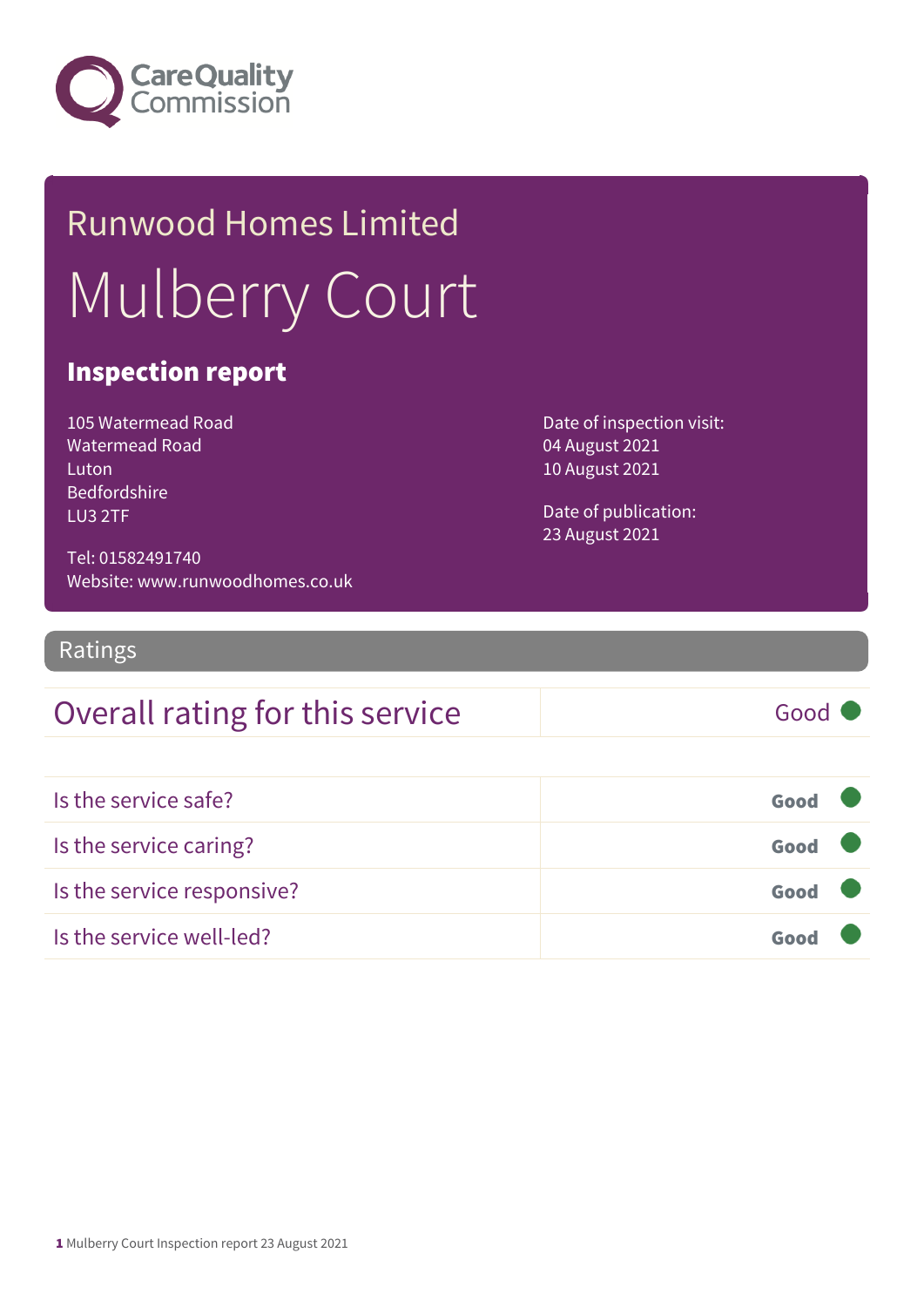### Summary of findings

### Overall summary

#### About the service

Mulberry Court is a residential care home providing personal care to 82 younger and older adults at the time of the inspection. The service can support up to 84 people. The service supports people who may be living with dementia, a physical disability or a sensory impairment.

Mulberry Court has three floors that have been adapted to support people living with dementia. People have their own rooms with en-suite facilities and have access to shared communal areas such as lounges, dining rooms, bathrooms and a garden.

#### People's experience of using this service and what we found

People and their relatives were positive about the support from management and staff team. One person told us, ''It is lovely here. [Staff] treat me well, they know what I like, and I could not be living in a better place.''

People were kept safe. Staff were trained in safeguarding, knew how to identify signs that abuse may be happening and how to report this. Risks to people had been assessed and measures were put in place to mitigate these risks as far as possible. There were enough suitably trained staff to meet people's needs. People were supported safely with their medicines. The service was kept clean and good infection control processes, including those related to COVID-19 were in place and followed. The management team analysed accidents and incidents and shared any lessons that could be learned with the staff team.

People were supported by a kind, caring and compassionate staff team who knew them as individuals. People were clearly happy and relaxed being supported by the staff team. Staff supported people to make choices about their care. People were supported to have maximum choice and control of their lives and staff supported them in the least restrictive way possible and in their best interests; the policies and systems in the service supported this practice. Staff promoted people to live independently and respected their privacy and dignity.

Staff supported people in a person-centred manner depending on people's preferences, likes and dislikes. Care plans were written in a way which focused staff on these areas. People were supported to communicate in a way that made sense to them. Staff ensured that people engaged in social events and pastimes which matched their interests. There was a complaints procedure in place and people and their relatives knew how to raise concerns. People received dignified and respectful care at the end of their lives.

The registered manager and management team promoted a positive and inclusive culture at the service. They were open and honest about the improvements made at the service and those that still needed to be focused on. Audits were completed to monitor the quality of the service and actions were taken if areas for improvement were found. People, relatives and the staff team told us they were asked to feed back about the service and that their suggestions were considered and taken on board. The staff team linked and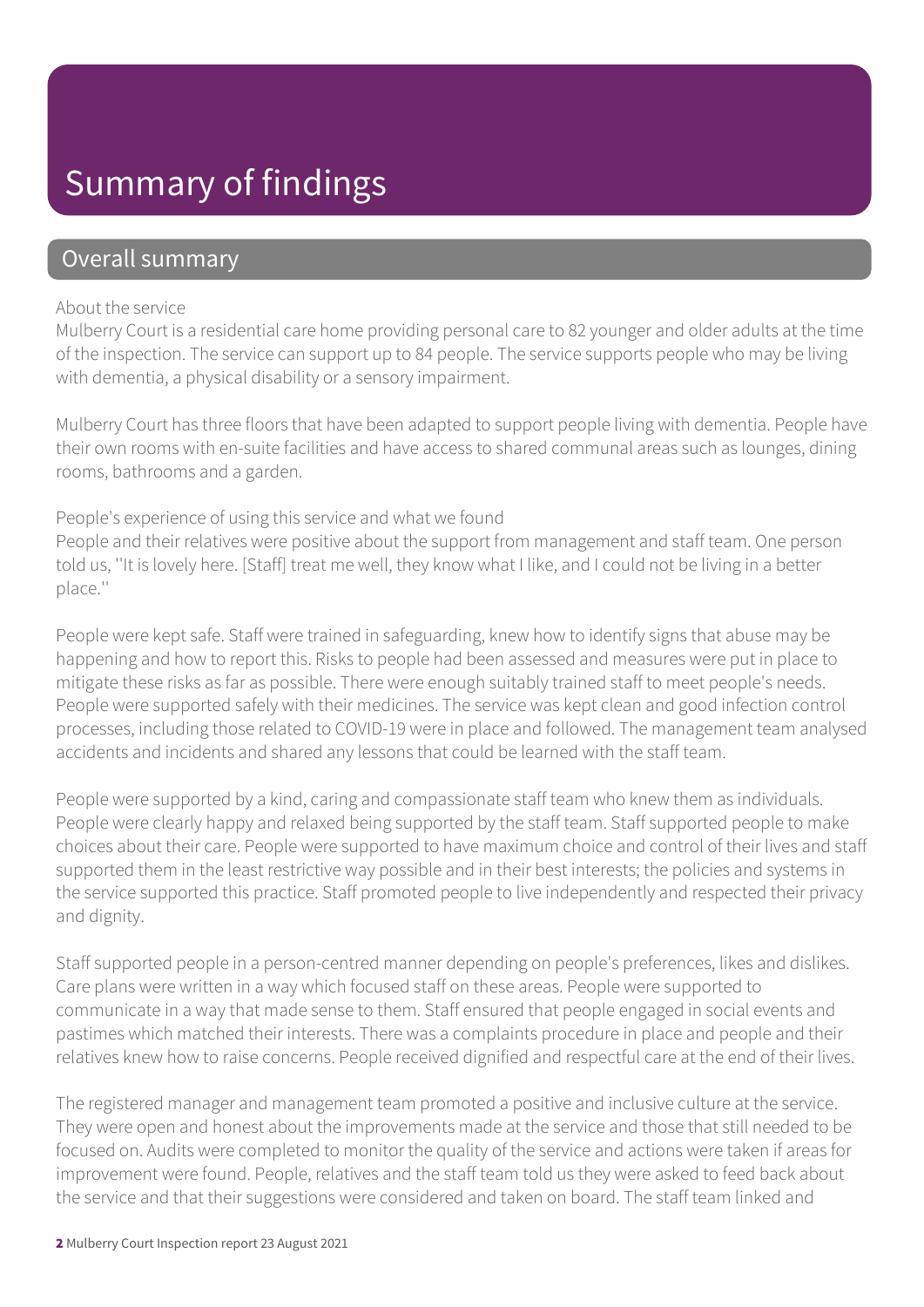worked with external professionals and organisations to support good outcomes for people.

The registered manager was passionate about the improvement that had been made at the service and the improvements that they had planned to make happen going forward. The service had consistently been improving since the registered manager was employed and these improvements were evident at this inspection. People and relatives' comments reflected a service that had improved and provided a safe, effective and good quality service.

For more details, please see the full report which is on the CQC website at www.cqc.org.uk

#### Rating at last inspection  $\square$

The last rating for this service was requires improvement (report published 30 August 2019). We also completed a targeted inspection which did not lead to a rating change (report published 31 March 2021)

Why we inspected

This was a planned inspection based on the previous rating.

The ratings from the previous comprehensive inspection for those key questions not looked at on this occasion were used in calculating the overall rating at this inspection. The overall rating for the service has changed from requires improvement to good. This is based on the findings at this inspection.

We looked at infection prevention and control measures under the Safe key question. We look at this in all care home inspections even if no concerns or risks have been identified. This is to provide assurance that the service can respond to COVID-19 and other infection outbreaks effectively.

#### Follow up

We will continue to monitor information we receive about the service until we return to visit as per our reinspection programme. If we receive any concerning information we may inspect sooner.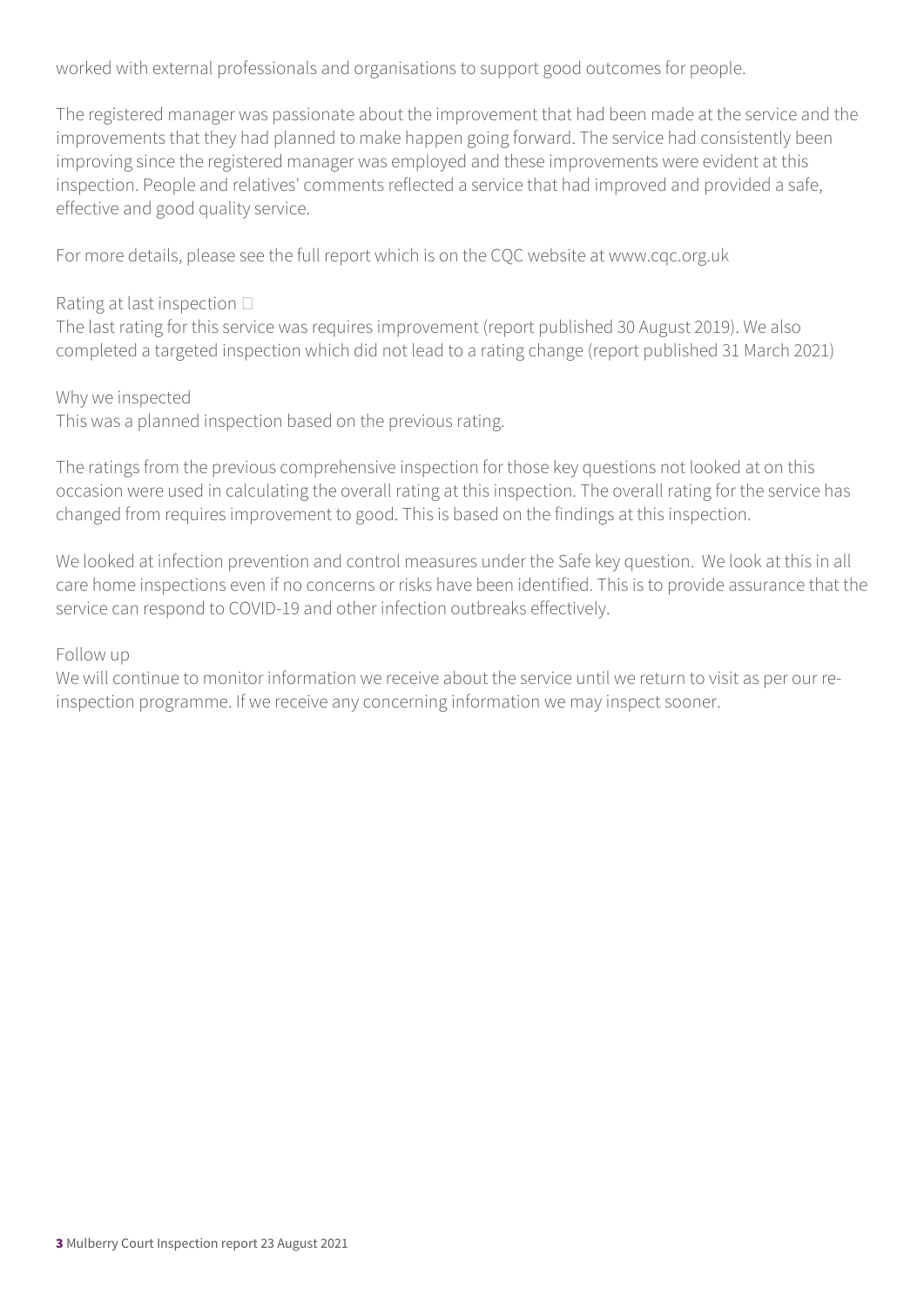### The five questions we ask about services and what we found

We always ask the following five questions of services.

| Is the service safe?                          | Good |
|-----------------------------------------------|------|
| The service was safe.                         |      |
| Details are in our safe findings below.       |      |
| Is the service caring?                        | Good |
| The service was caring.                       |      |
| Details are in our caring findings below.     |      |
| Is the service responsive?                    | Good |
|                                               |      |
| The service was responsive.                   |      |
| Details are in our responsive findings below. |      |
| Is the service well-led?                      | Good |
| The service was well-led.                     |      |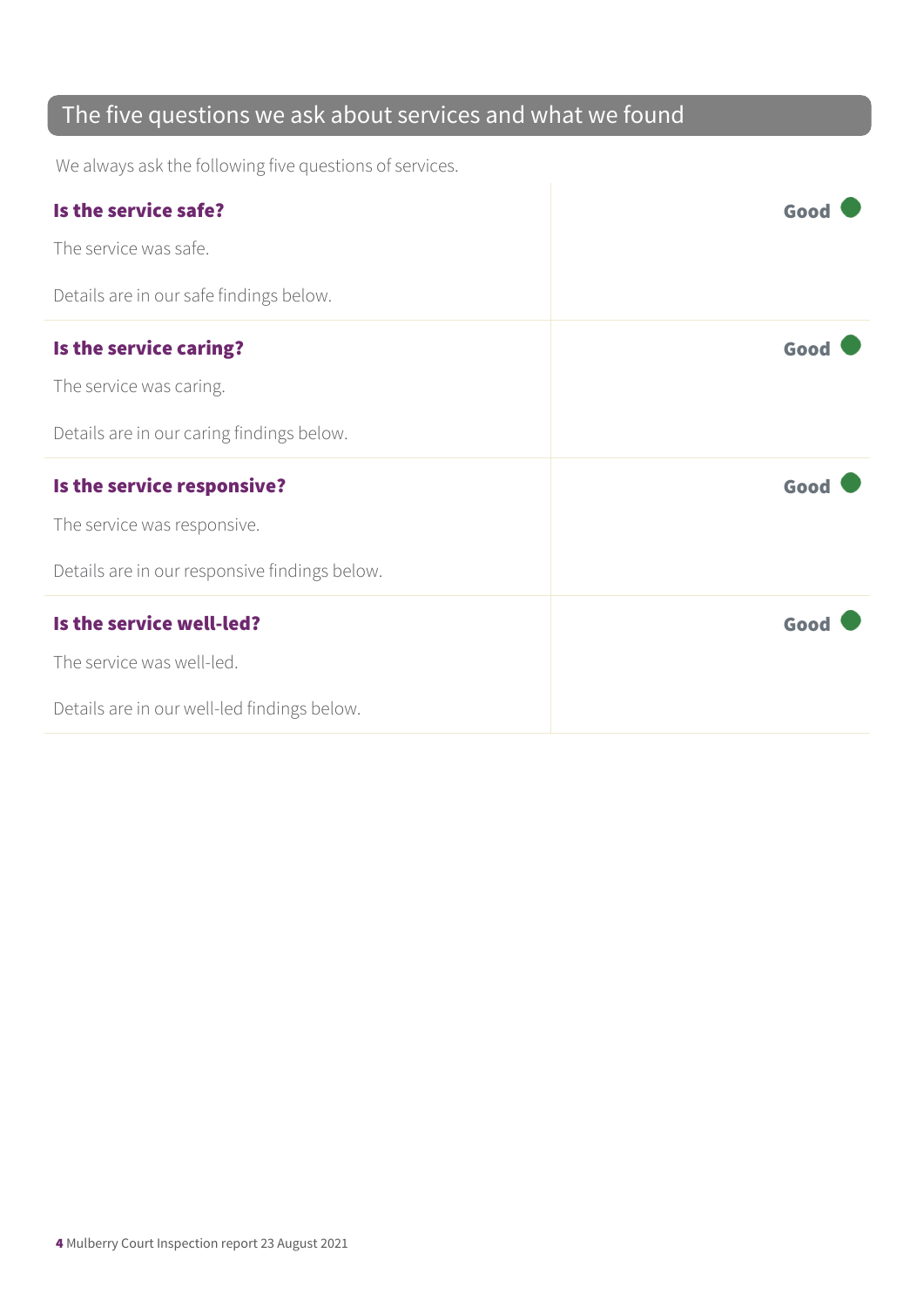

# Mulberry Court Detailed findings

### Background to this inspection

#### The inspection

We carried out this inspection under Section 60 of the Health and Social Care Act 2008 (the Act) as part of our regulatory functions. We checked whether the provider was meeting the legal requirements and regulations associated with the Act. We looked at the overall quality of the service and provided a rating for the service under the Care Act 2014.

#### Inspection team

This inspection was carried out by three inspectors and an Expert by Experience. An Expert by Experience is a person who has personal experience of using or caring for someone who uses this type of care service.

#### Service and service type

Mulberry Court is a 'care home'. People in care homes receive accommodation and nursing or personal care as a single package under one contractual agreement. CQC regulates both the premises and the care provided, and both were looked at during this inspection.

The service had a manager registered with the Care Quality Commission. This means that they and the provider are legally responsible for how the service is run and for the quality and safety of the care provided.

Notice of inspection This inspection was unannounced.

#### What we did before the inspection

We reviewed information we had received about the service since the last inspection. We sought feedback from the local authority and professionals who work with the service. We used the information the provider sent us in the provider information return. This is information providers are required to send us with key information about their service, what they do well, and improvements they plan to make. This information helps support our inspections. We used all of this information to plan our inspection.

#### During the inspection

We spoke with 19 people who used the service and five relatives about their experience of the care provided.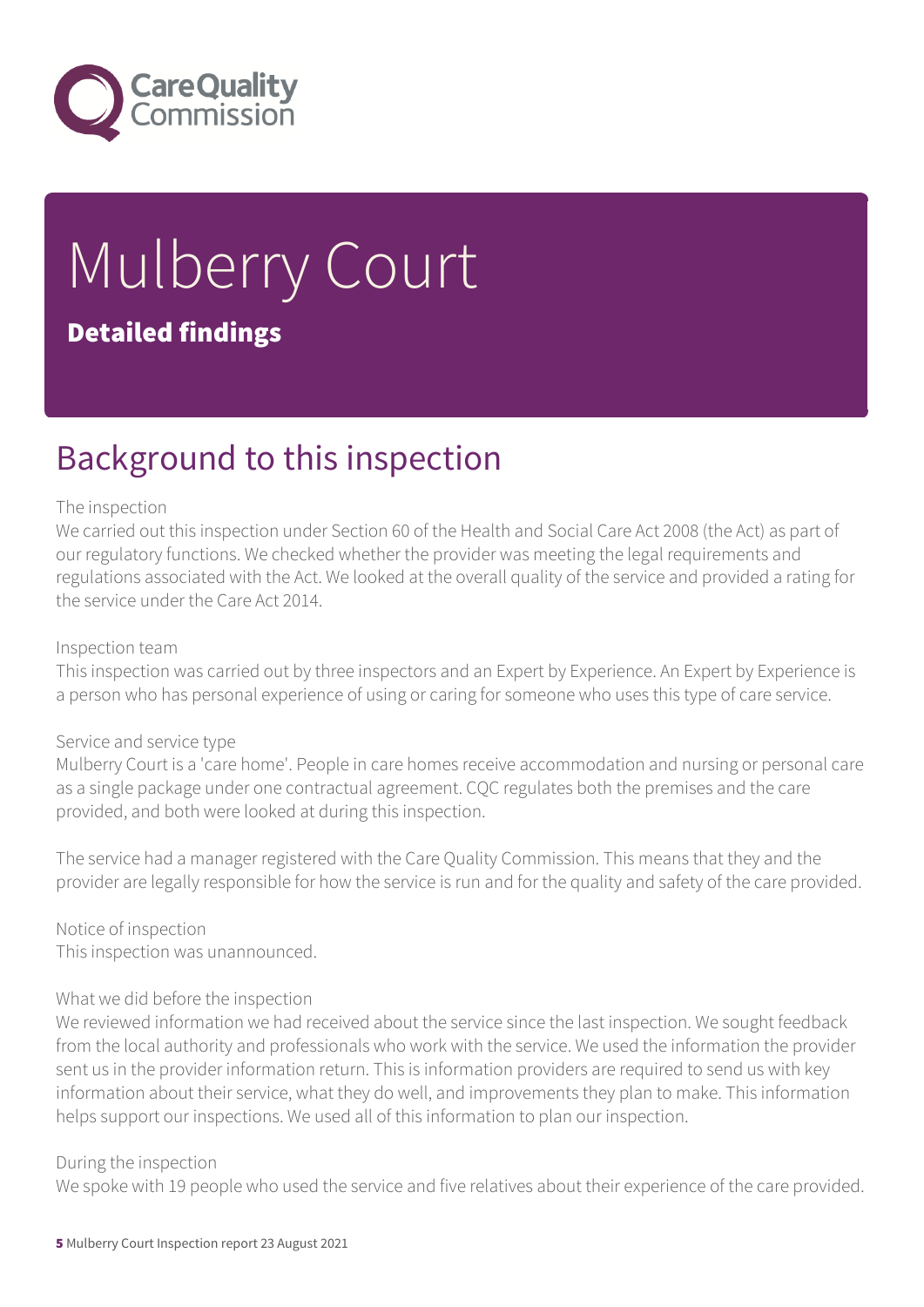We spoke with 15 members of staff including the area manager, registered manager, deputy manager, care team leaders, care workers, wellbeing leads, domestic staff and the chef. We used the Short Observational Framework for Inspection (SOFI). SOFI is a way of observing care to help us understand the experience of people who could not talk with us. We spoke with three visiting professionals who came to the service.

We reviewed a range of records. This included four people's care records and multiple medication records. We looked at two staff files in relation to recruitment and staff supervision. A variety of records relating to the management of the service, including policies and procedures were reviewed.

#### After the inspection

We continued to seek clarification from the provider to validate evidence found. We looked at training data and quality assurance records. We spoke with seven more relatives on the telephone.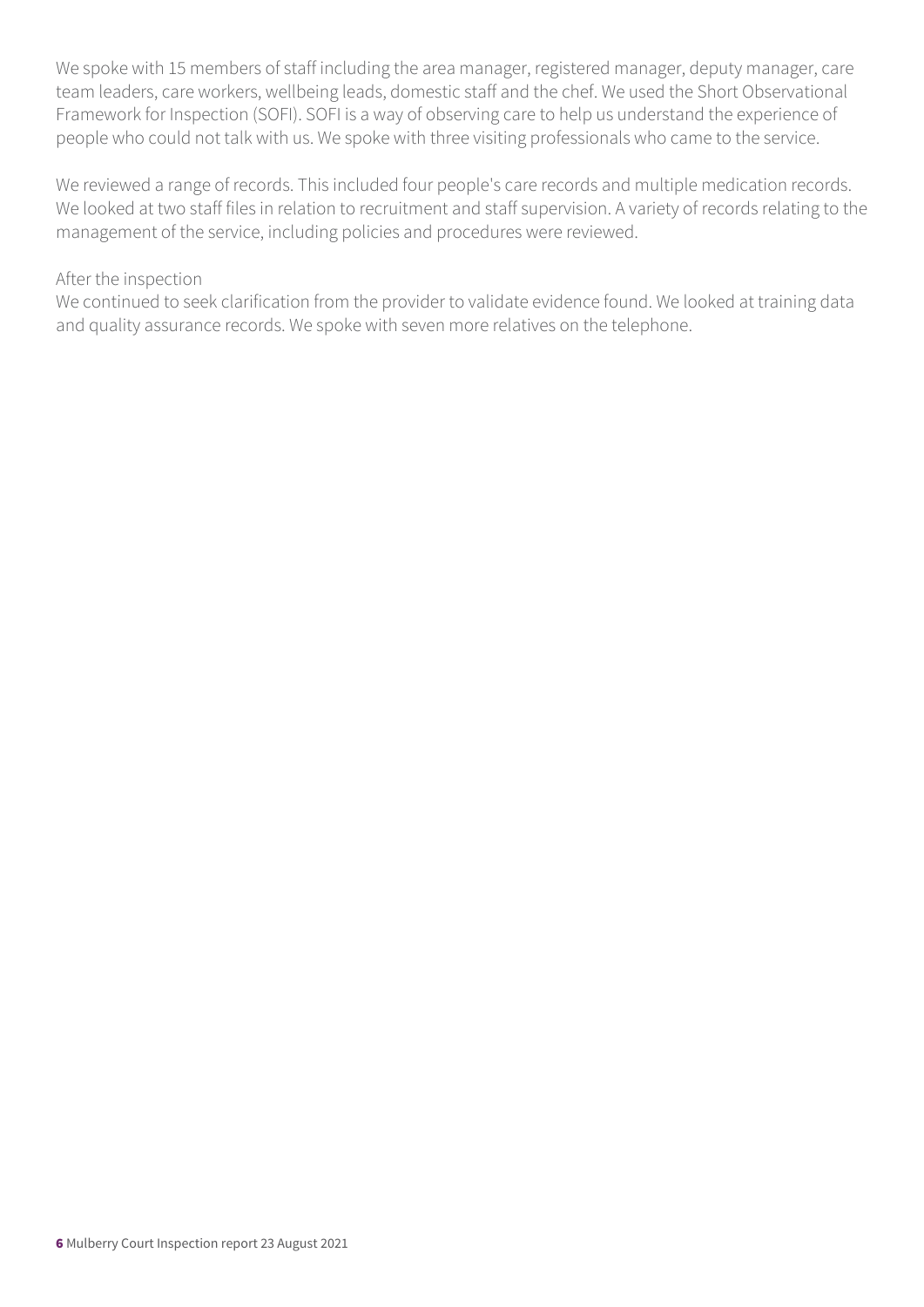### Is the service safe?

## Our findings

Safe – this means we looked for evidence that people were protected from abuse and avoidable harm.

At the last inspection this key question was rated as requires improvement. At this inspection this key question has now improved to good. This meant people were safe and protected from avoidable harm.

Systems and processes to safeguard people from the risk of abuse

- People told us they felt safe living at the service. People's comments included, ''I feel safe and if I had any concerns then I would be able to tell the staff.'' and, ''I feel very safe and never have to wait long if I need any support.'' One relative told us, ''[Staff] keep my family member safe. I have confidence in the staff team and never worry about my family member living at the service.
- Staff were trained in safeguarding and knew how to report any concerns. Staff were confident to share concerns with external agencies such as the local authority or CQC if this was necessary.
- Incident such as unexplained bruises were reported as a safeguarding concern to the local authority. This meant measures were taken to safeguard people from risk of potential abuse.

Assessing risk, safety monitoring and management

- The registered manager and care team leaders assessed risks to people and put measures in place to help mitigate risks. People had risk assessments in place for aspects of daily living such as moving around the service, eating and drinking and skin integrity.
- People and their relatives felt that risks to them and their loved ones were managed well. One person said, ''The staff know what they are up to. I have [health condition] meaning my meals must be at specific times of day and this always happens.'' Relatives comments included, ''[Staff] have all the risk assessments completed for my family member. They are quick to assess any new risks even if it is a sore toe.'' and, ''My [family member] is kept safe. They have a special adapted wheelchair to move about in and sensor mats on the bed so that staff can support them straight away if they wanted to get up from bed.''

● Staff completed regular health and safety checks of the environment and equipment used at the service. This included fire safety checks. One relative said, ''The service has a colour coded system for fire safety and know exactly how to support [family member] in an emergency. This is very reassuring.''

#### Staffing and recruitment

● People, relatives and the staff team told us that there were enough staff to support them safely. One person said, ''There always seems to be enough staff. Whenever I press my call bell they are here quickly.'' Relatives comments included, ''There are enough staff and we get on well with all of them. It means we are able to relax knowing [family member] is well looked after." and, "The good thing about Mulberry Court is that even if staff are sick the care team leaders and managers can step in and help out. It's brilliant.''

● People received support from a consistent staff team who knew them well. Throughout the inspection staff were attentive to people when they needed support and took time to have meaningful conversations with them. One relative told us, ''[Family member] has great continuity with the staff team and sees lots of faces that they know well. Staff are like family to them.''

● The provider completed recruitment checks in line with legislation to ensure that staff were suitable for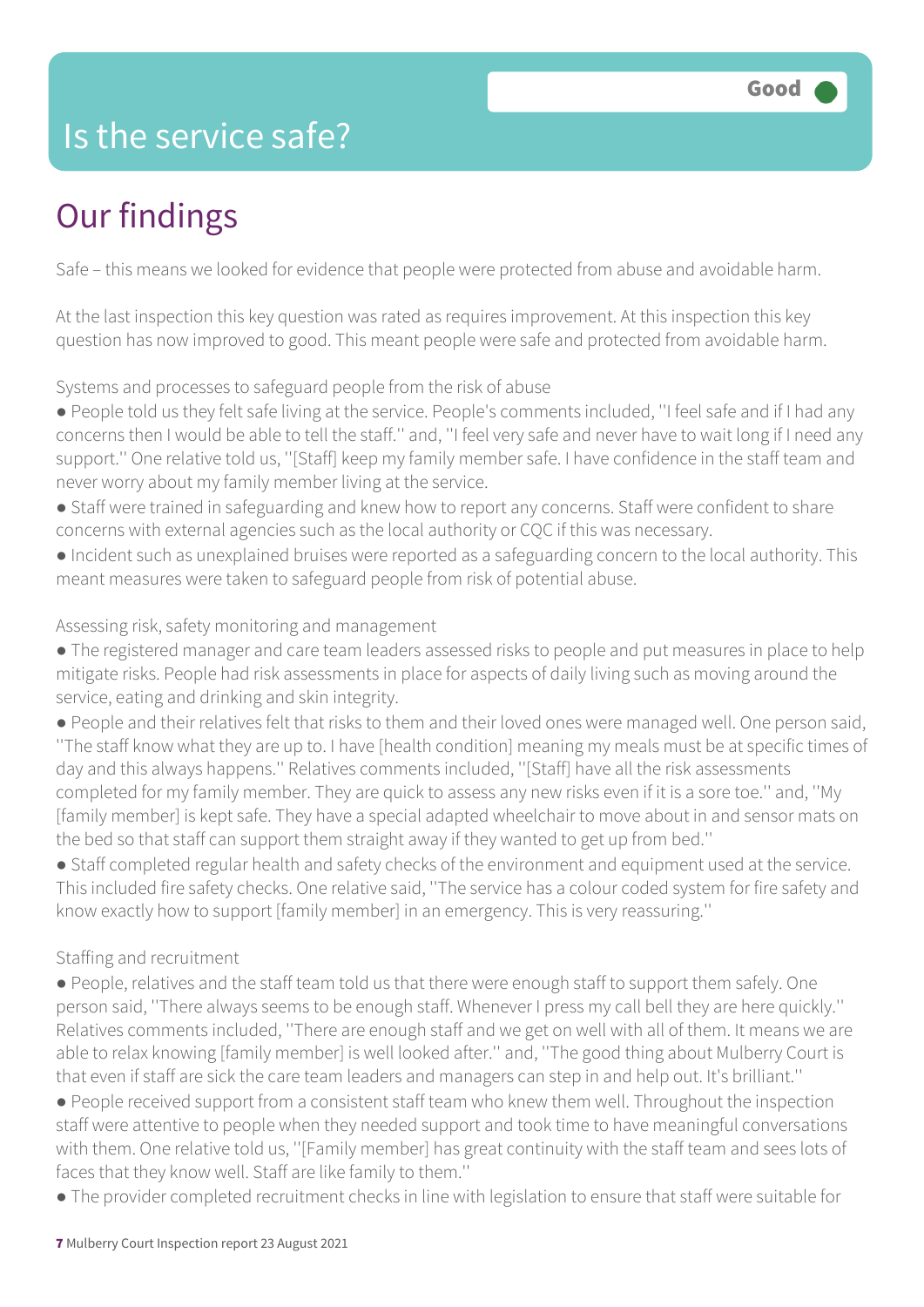#### their job roles.

Using medicines safely

● People were supported with their medicines by staff who were trained to administer medicine safely. Staff's competency to administer medicines was checked regularly by the management team. One person said, ''Oh yes, the staff are always on time with my medicines. I need to take them on time, or I will get unwell and staff know this. No problems.''

- Detailed care plans for people's medication were in place to guide staff. This included protocols so staff knew when to administered PRN (as and when required) medicines.
- Care team leaders carried out audits and stock checks of medicines to ensure that they were administered safely. Visiting professionals gave positive feedback about medicines management at the service.

Preventing and controlling infection

- The service was visibly clean, fresh and airy. Domestic staff were trained and knew how to keep the service clean whilst also helping to prevent the spread of infection. People's comments included, ''The staff keep my room really clean- they always seem to have a hoover or a mop in their hands.'' and, ''[Staff] keep this place so clean- like a hotel!''
- The registered manager had taken measures to support relatives to visit their family members whilst also helping prevent the spread of infections such as COVID-19. This included regular testing and wearing PPE. One relative said, ''[Registered Manager] has been brilliant getting visits back in place for us. We feel very safe and completely supported to visit our family member whenever we wish to do so.''
- We were assured that the provider was preventing visitors from catching and spreading infections.
- We were assured that the provider was meeting shielding and social distancing rules.
- We were assured that the provider was admitting people safely to the service.
- We were assured that the provider was using PPE effectively and safely.
- We were assured that the provider was accessing testing for people using the service and staff.
- We were assured that the provider was promoting safety through the layout and hygiene practices of the premises.
- We were assured that the provider was making sure infection outbreaks can be effectively prevented or managed.
- We were assured that the provider's infection prevention and control policy was up to date.
- We were assured the provider was facilitating visits for people living in the home in accordance with the current guidance.

#### Learning lessons when things go wrong

● The registered manager analysed incidents and accidents to see if there were any lessons that could be learned. These were shared with the staff team to help promote learning across the whole service.

● Daily 'flash' meetings were held with staff to discuss areas where lessons could be learned. This meant that events that happened recently could be discussed immediately and staff could put any lessons learned in place.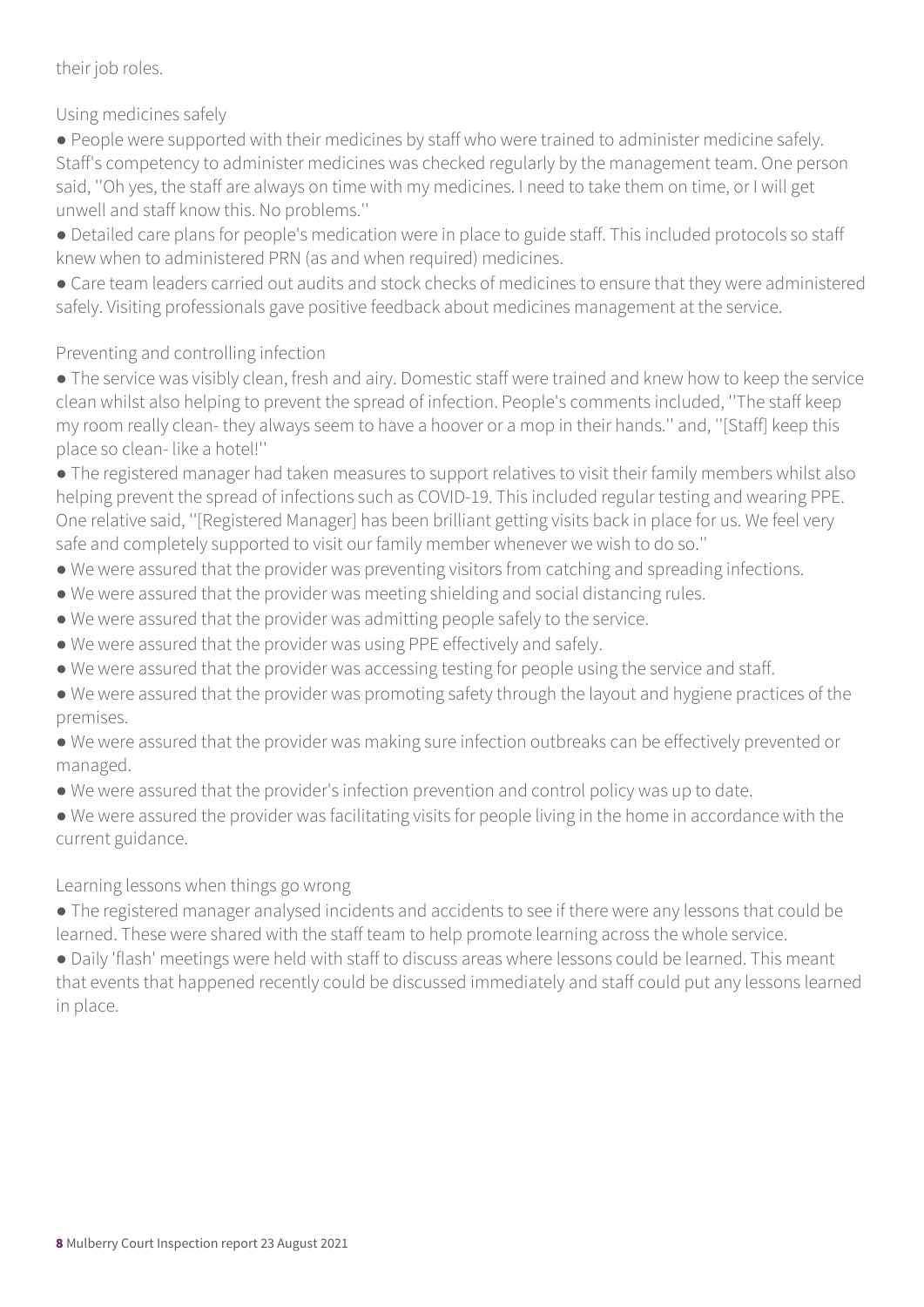### Is the service caring?

### Our findings

Caring – this means we looked for evidence that the service involved people and treated them with compassion, kindness, dignity and respect.

At the last inspection this key question was rated as requires improvement. At this inspection this key question has now improved to good. This meant people were supported and treated with dignity and respect; and involved as partners in their care.

Ensuring people are well treated and supported; respecting equality and diversity

- People and relatives were very positive about the kind and caring nature of the staff team. People's comments included, ''Staff are incredibly kind. Nothing is ever too much trouble for them.'', ''The staff are very good actually- always seem to go the extra mile.'' and, ''I love it here. The staff are like my family- I call them 'my girls and boys'.''
- Relatives comments were, ''I cannot fault the staff. They always seem to be able to put a smile on [family members] face.'', ''The staff are very good. I have not met one staff member who wasn't kind and friendly, and they all seem to know exactly what they are doing.'' and, ''[Staff] are so lovely. They treat the people using the service like their own family and are also incredibly supportive of us as relatives.''

● Staff knew people well as individuals and supported people in line with their preferences, likes and dislikes. Staff communicated with people in an empathetic and caring manner and people were clearly happy and relaxed in the presence of the staff team.

Supporting people to express their views and be involved in making decisions about their care

- Staff supported people to make meaningful choices in their day to day life. For example, rather than asking people to make meal choices via a menu, meals were shown to people as they were getting served, and as different portion sizes, so people could make a choice in wat that made sense to them. One person told us, ''[Staff [ are excellent. They respect my choices and let me do whatever I want.''
- Relatives were consulted to help put care plans in place and review these regularly. One relative said, ''I have regular reviews where I am asked how I feel about the care [family member] is receiving. I get a lot of phone calls to just to update me and ask for my opinion of what is going on.''
- The management team emphasised supporting people's decisions and choices with the staff team, even if these may be seen as 'unwise'. This visibly meant a lot to people using the service. One person said, ''I like to [take part in pastime] and I know it might not be good for me, but staff respect my choice.''

Respecting and promoting people's privacy, dignity and independence

- Staff respected people's privacy and dignity. Where people needed support with personal care, staff were kind and discreet and supported people in a dignified way. One relative told us, ''Staff respect [family member] and promotes their dignity. They need support with a lot of things but [staff] never rush them and always do it in [family member's] own time.''
- There was an emphasis on promoting people's independence both in people's care plans and in the management team's communication with the staff team. People were supported to walk, eat and do other daily living tasks as independently as possible. One person said, ''[Staff] always help me do what I can by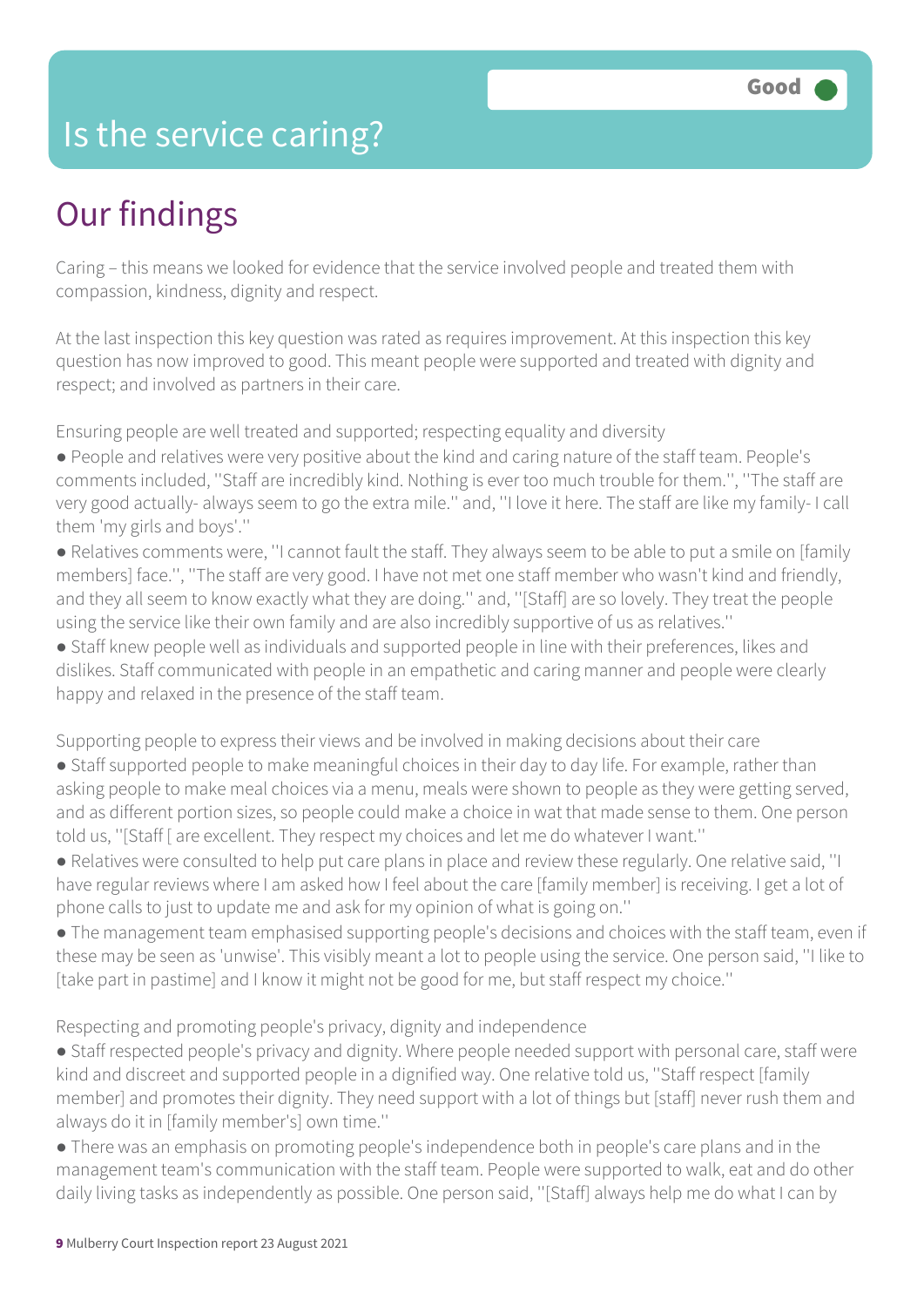myself before they help me.''. A relative told us, ''[Family member] is fiercely independent and would not be happy if staff waited on them. [Staff] understand this and we have never had any complaints from our family member so things must be working well.''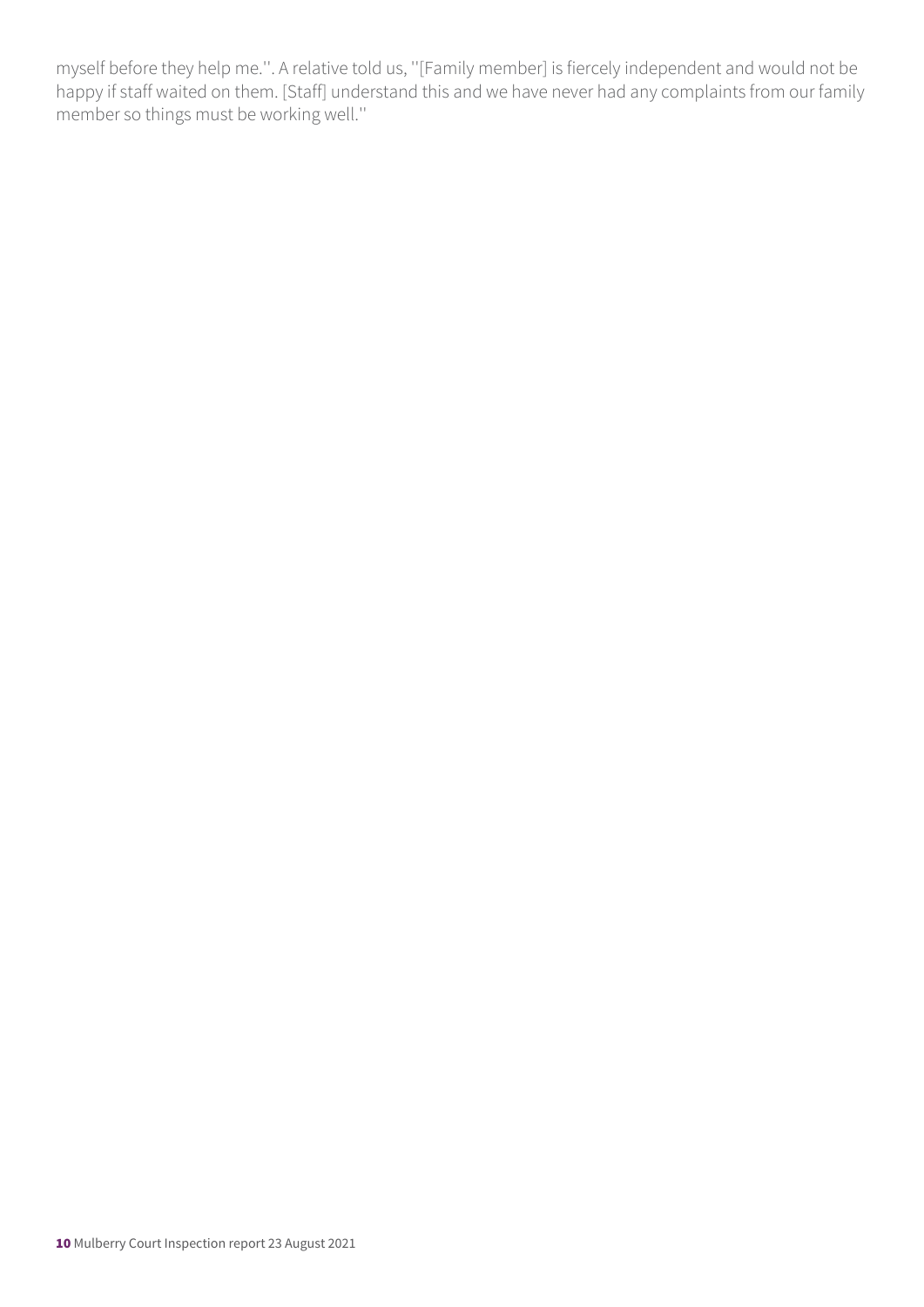### Is the service responsive?

# Our findings

Responsive – this means we looked for evidence that the service met people's needs.

At the last inspection this key question was rated as requires improvement. At this inspection this key question has now improved to good. This meant people's needs were met through good organisation and delivery.

Planning personalised care to ensure people have choice and control and to meet their needs and preferences

- People received personalised care that met their individual preferences likes and dislikes. Care plans had a focus on these preferences throughout all areas of people support meaning that staff were prompted to consider these at all times.
- People and relatives were consistently positive about how the service supported them according to their individual needs. One person told us, ''[Staff] treat me just how I like to be treated. They know what I used to do at home and always talk to me about this or do things that makes me think about it.'' A relative said, ''They look after [family member] in a way that makes sense to my family member and respect them living in their own world.''
- The registered manager linked with external professionals to ensure that staff were aware and trained to meet people's needs and preferences. For example, workshops with falls specialist nurses and dementia specialist nurses had been held to help the staff team understand how best to support people living with these support needs. Staff were positive about these workshops and the impact it had on their job roles.
- People and relatives were positive about the way they were catered for with regards to food and drink. One person said, ''The food here is really good. If you do not fancy what has been cooked, then you can ask the chef for whatever you want.''. A relative told us, ''[Family member] needs their food prepared in a specific way that is hard to make look appetising. However, the chef makes extra effort to ensure that the meal looks good and is piping hot. It is excellent.''

#### Meeting people's communication needs

Since 2016 onwards all organisations that provide publicly funded adult social care are legally required to follow the Accessible Information Standard (AIS). The standard was introduced to make sure people are given information in a way they can understand. The standard applies to all people with a disability, impairment or sensory loss and in some circumstances to their carers.

At our last inspection we made a recommendation around ensuring that people were communicated in a way that made sense to them and that the environment be adapted to support people living with dementia. At this inspection improvements had been made.

● People were supported to communicate in ways which made sense to them. Forms of communication such as pictures, large print and different languages were used to support people to understand and communicate information. We saw staff members utilising signs and pictures to communicate with people.

● The service had been designed to support people living with dementia to orientate and understand where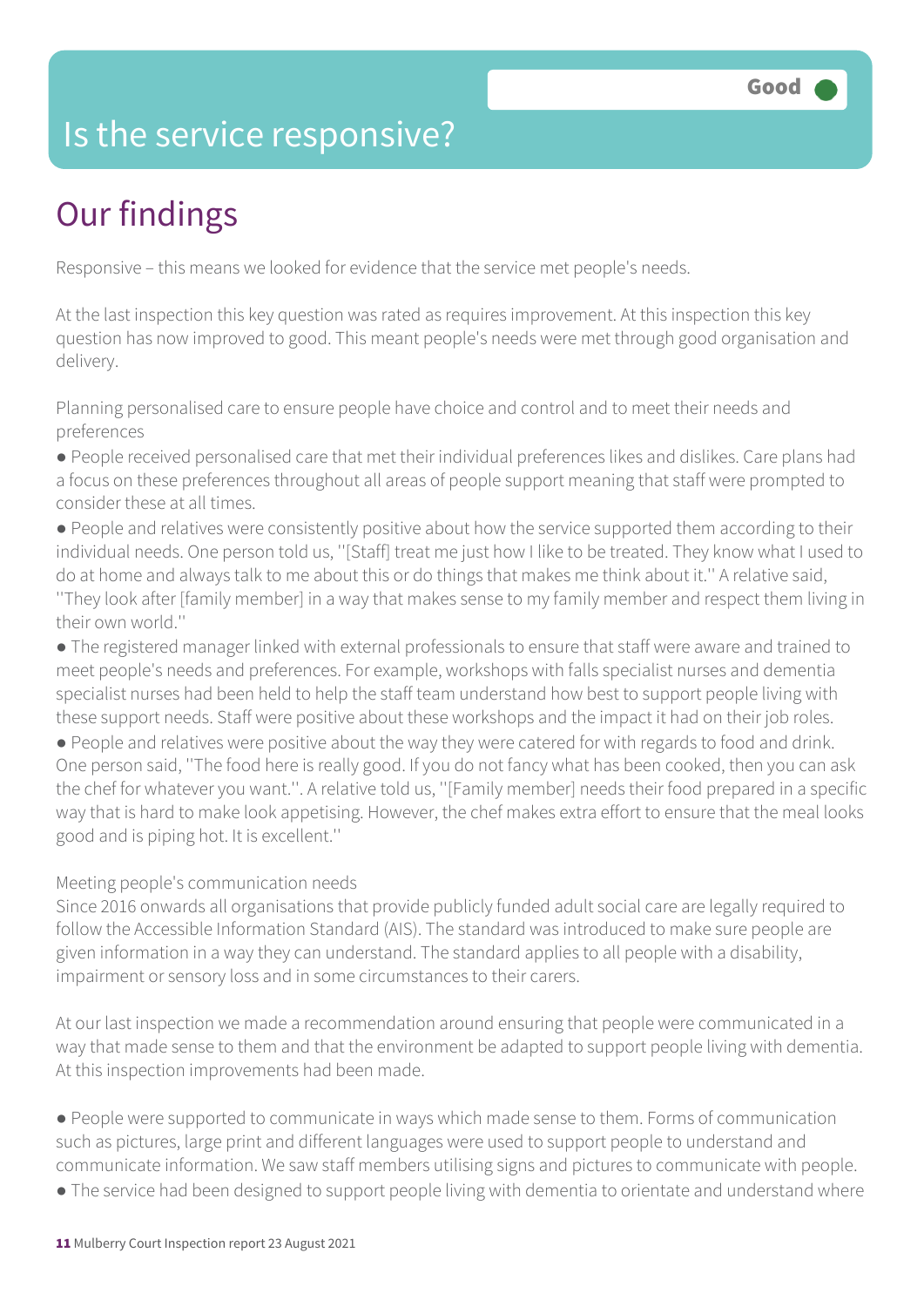they were. This enabled people to remain independent when moving around the service. For example, bedroom doors were personalised with pictures of people's family members or objects that meant something to people so they could identify their bedroom.

Supporting people to develop and maintain relationships to avoid social isolation; support to follow interests and to take part in activities that are socially and culturally relevant to them

● People took part in social events such as games and events in the community depending on their preferred interests. Several staff were employed as 'wellbeing leads' and ensured that people were supported in meaningful pastimes. This included people who chose to spend time in their room.

● People's comments included, ''We do sports like table tennis and we go in the garden for exercise which is really important to me.'' and, ''I am always busy- there is always something going on.'' A relative said, ''[Staff] engage my family member in so many different things. [Family member] has really brightened up in their personality since they moved into the service.''

● The registered manager and staff team had supported people to start seeing their relatives again following guidance around COVID-19. People were being supported to do preferred activities such as shopping again. Photos were taken of these events and shared with people so they could reminisce and be reminded of the good times they were having.

● Every day, all the staff team, including domestic and management staff stopped all other work for half an hour and spent time with people. The registered manager called this the 'drop tools' exercise. Staff spent time singing, talking and engaging with people in meaningful ways. This had a visibly positive effect on people using the service who were smiling and laughing whilst engaging with the staff team.

Improving care quality in response to complaints or concerns

● There was a detailed complaints and compliments procedure in place at the service. Complaints were responded to in a timely fashion and discussed with the complainant to ensure they were satisfied with the resolution.

● People and relatives told us they knew how to make a complaint. One person said, ''I have never had to make a complaint but could tell any of the staff if something is wrong.'' A relative told us, ''I know that I can talk to the service but there is information in the complaints policy referring us to CQC as well.''

#### End of life care and support

● People received kind, dignified and respectful care at the end of their lives. People and their families had been supported to put plans in place for this time of their lives. Staff were trained to support people at this time according to their preferences.

● The registered manager had supported staff to embrace a scheme that promoted staff to support people at the end of their life in a dignified manner. This had a positive impact on people who received regular support from staff at this time to ensure that they still received quality support.

● One relative spoke to us about the care their family member received at the end of their life. This relative told us, ''I became an essential carer for my family member and spent a lot of time at the service. Staff were absolutely brilliant and made themselves friends to me and [family member], almost like family. They supported me just as well as my family member. They made a very sad time of our life have its bright moments. I am so thankful to the staff team and they are so lovely. I cannot fault them at all. The service is such a happy and caring place.''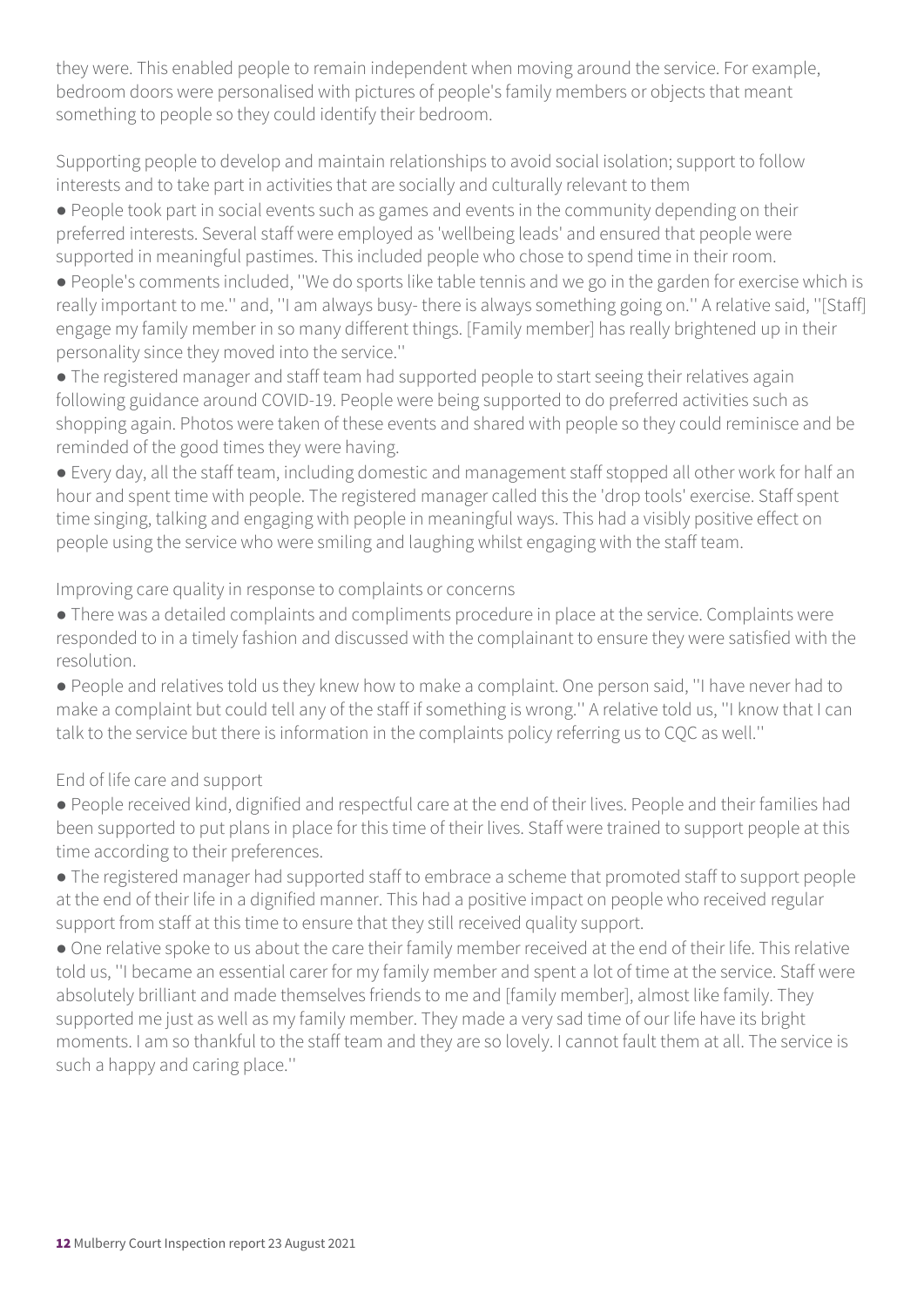### Is the service well-led?

## Our findings

Well-led – this means we looked for evidence that service leadership, management and governance assured high-quality, person-centred care; supported learning and innovation; and promoted an open, fair culture.

At the last inspection this key question was rated as requires improvement. At this inspection this key question has now improved to good. This meant the service was consistently managed and well-led. Leaders and the culture they created promoted high-quality, person-centred care.

Managers and staff being clear about their roles, and understanding quality performance, risks and regulatory requirements; How the provider understands and acts on the duty of candour, which is their legal responsibility to be open and honest with people when something goes wrong

● The management and staff team were clear about their job roles. Staff gave positive feedback about the training, supervision and competency assessments they received to support them to carry out their job roles effectively. Staff had a good understanding of all aspects of their job roles. One staff member said, ''[Registered manager] makes sure we are well supported and is always visible in the service. They are great.''

● The registered manager and area manager completed daily, weekly and monthly audits of the service to ensure that people were safe and receiving quality care. Findings from these audits were shared with the staff team and actions were put in place if improvements were needed.

● It was clear that findings from audits had led to improvements and positive changes for people. For example, a falls specialist was asked to present workshops to the staff team when an audit identified an increase in unwitnessed falls. The following audit showed a marked decrease in the number of unwitnessed falls that people were having.

● The registered manager kept up to date with new schemes and initiatives

● The registered manager was open and honest with people when things went wrong and investigated accidents and incidents thoroughly. Notifications were made to the CQC and the local authority in line with legal requirements.

Promoting a positive culture that is person-centred, open, inclusive and empowering, which achieves good outcomes for people; Continuous learning and improving care

● The registered manager and staff team had worked hard to improve the culture of the service. People were happy and relaxed in the presence of the staff team and staff put people at the centre of everything that they did. The atmosphere at the service was positive and empowered people to be involved in their care and support.

● This was reflected in people's and relatives' comments. People's comments included, ''I absolutely love it here. The staff look after me so well and are always happy with a spring in their step.'' and, ''It is so good living here. Everyone makes everything so much fun!'' Relatives comments included, ''I have complete faith in the management and staff team. I cannot fault them and cannot recommend them enough.'' and, ''[Staff] have been such a fantastic support to [family member] and I cannot thank them enough. They are all fantastic."

● The registered manager shared several 'success stories' about people using the service and the outcomes